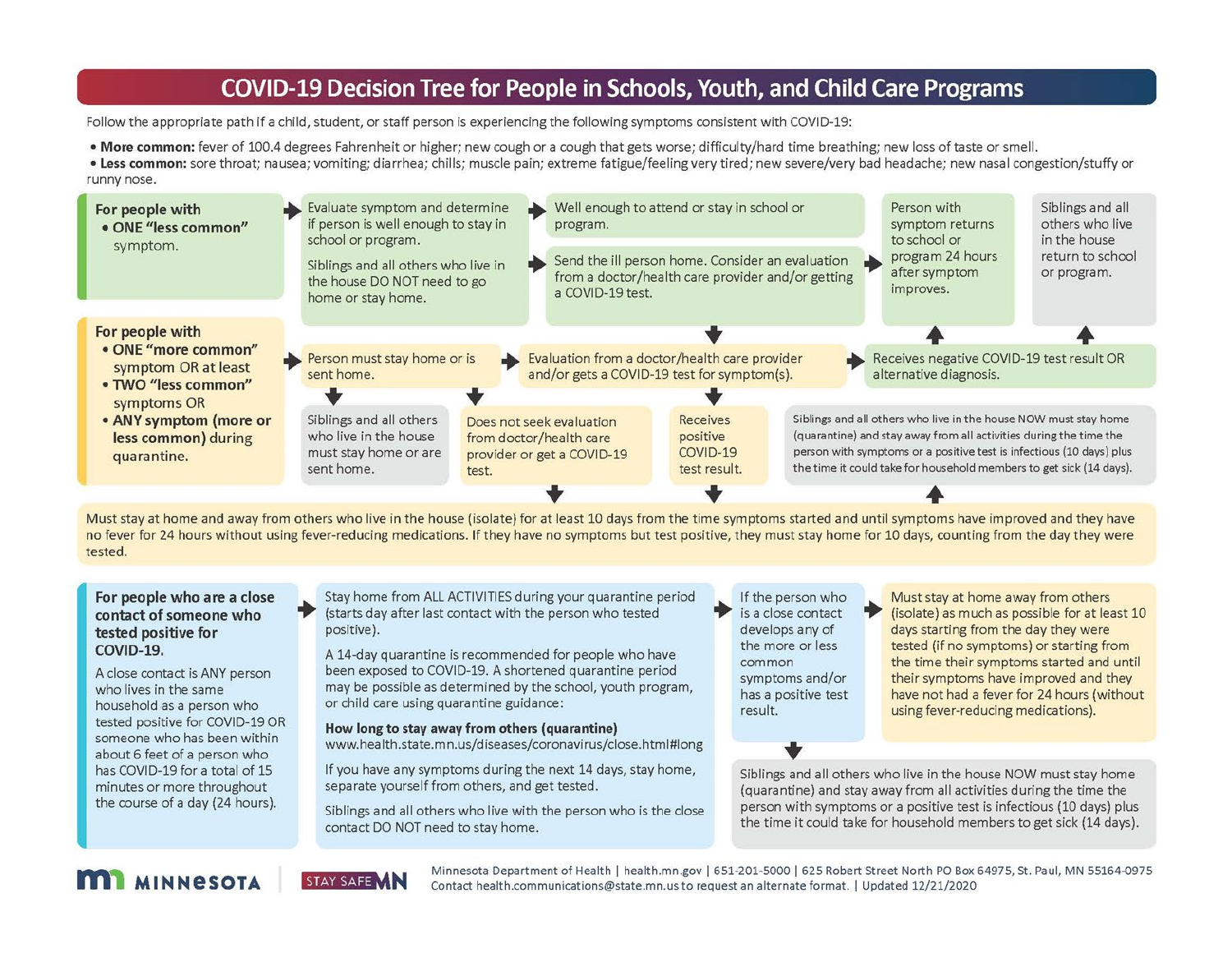## STAY SAFE MN

# **Narrative for COVID-19 Decision Tree for People in Schools, Youth, and Child Care Programs**

1 2 / 2 1 /2020

Latest update: References to quarantine were updated to include new language around shortened quarantine options.

## **Introduction**

The COVID-19 Decision Tree for People in Schools, Youth, and Child Care Programs and information below apply to children, students, and staff members who have symptoms consistent with COVID-19 or are a close contact with someone who has COVID-19. The symptoms fall into two groups:

- **More common** symptoms are one or more of these: fever of 100.4 degrees Fahrenheit or higher; new cough or a cough that gets worse; difficulty/hard time breathing; and new loss of taste or smell.
- **Less common** symptoms are two or more of these: sore throat; nausea; vomiting; diarrhea; chills; muscle pain; extreme fatigue/feeling very tired; new severe/very bad headache; and new nasal congestion/stuffy or runny nose.

## **Supporting people with COVID-19 symptoms**

After identifying the COVID-19 symptoms, choose one of two possible paths.

### **First path**

- 1. Use this first path when the person has only one symptom from the list of **less common** symptoms.
- 2. Next, evaluate the symptom to decide if the person is well enough to stay in the school or program. Siblings and all others who live in the house DO NOT need to go home or stay home.
- 3. If they are well enough, the person may attend or stay in the school or program.
- 4. If they are not well enough, the person must stay home or be sent home.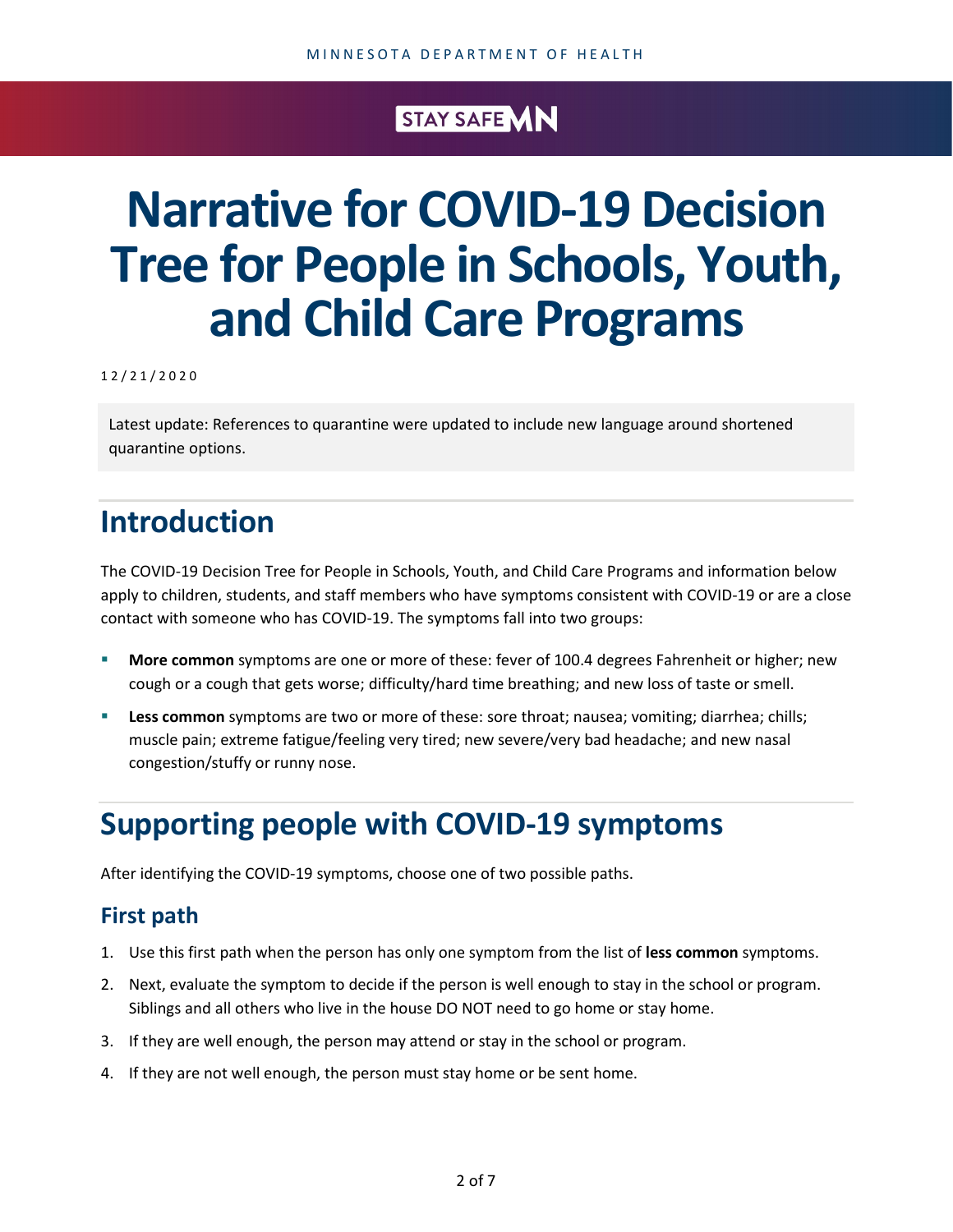- 5. If the person goes home and does not get additional symptoms, they can return to school or the program 24 hours after the symptom improved. If the person goes home, they should consider an evaluation from a doctor/health care provider and/or getting a COVID-19 test.
- 6. If the person gets an evaluation and/or a COVID-19 test, they should follow the second path detailed below.

## **Second path**

- 1. Use the second path when the person has one **more common** symptom or at least two **less common** symptoms, when a person **has any symptom** while under quarantine, or when a person who started in the first path decides to get an evaluation from a doctor or other health care provider and/or get a COVID-19 test.
- 2. The person must stay home or is sent home, and their siblings and others who live with them must stay home or are also sent home.
- 3. If the person does not get an evaluation from a doctor or another health care provider or get a COVID-19 test, they must stay at home away from others (isolation), including those who live in the house if possible, for at least 10 days starting from the time their symptoms started and until their symptoms have improved and they have no fever for 24 hours without using fever-reducing medications. Siblings and all others who live with them must stay home and stay away from all activities for at least 14 days (quarantine). Day 1 of quarantine starts the day after their last day of contact (Day 0) with the person who has COVID-19 symptoms. For household members of someone with COVID-19, quarantine starts after the person with COVID-19 completes their isolation period. If multiple people in the home have COVID-19, the 14 days start after the last person has completed their isolation. This may mean that other household members will need to quarantine for 24 days or more.
- 4. If the person is told by their doctor or other health care provider that their symptoms are from something else (alternate diagnosis), and not from COVID-19, they can then go back to school or the program 24 hours after their symptoms have improved or as directed by their doctor or other health care provider. Siblings and other people they live with now no longer need to stay home or to stay away from other activities and can return to school or program.
- 5. If the person tests negative for COVID-19, they can go back to school or the program 24 hours after their symptoms have improved. Siblings and other people they live with now do not need to stay home or to stay away from other activities and can return to school or program.
- 6. If the person tests positive for COVID-19, they must stay at home away from others (isolation), including those who live in the house if possible, for at least 10 days, starting from the time their symptoms started and until their symptoms have improved and they have no fever for 24 hours without using fever-reducing medications. Siblings and all others who live with them must stay home and stay away from all activities for at least 14 days (quarantine), starting with the day they last had contact with the person who has COVID-19 symptoms.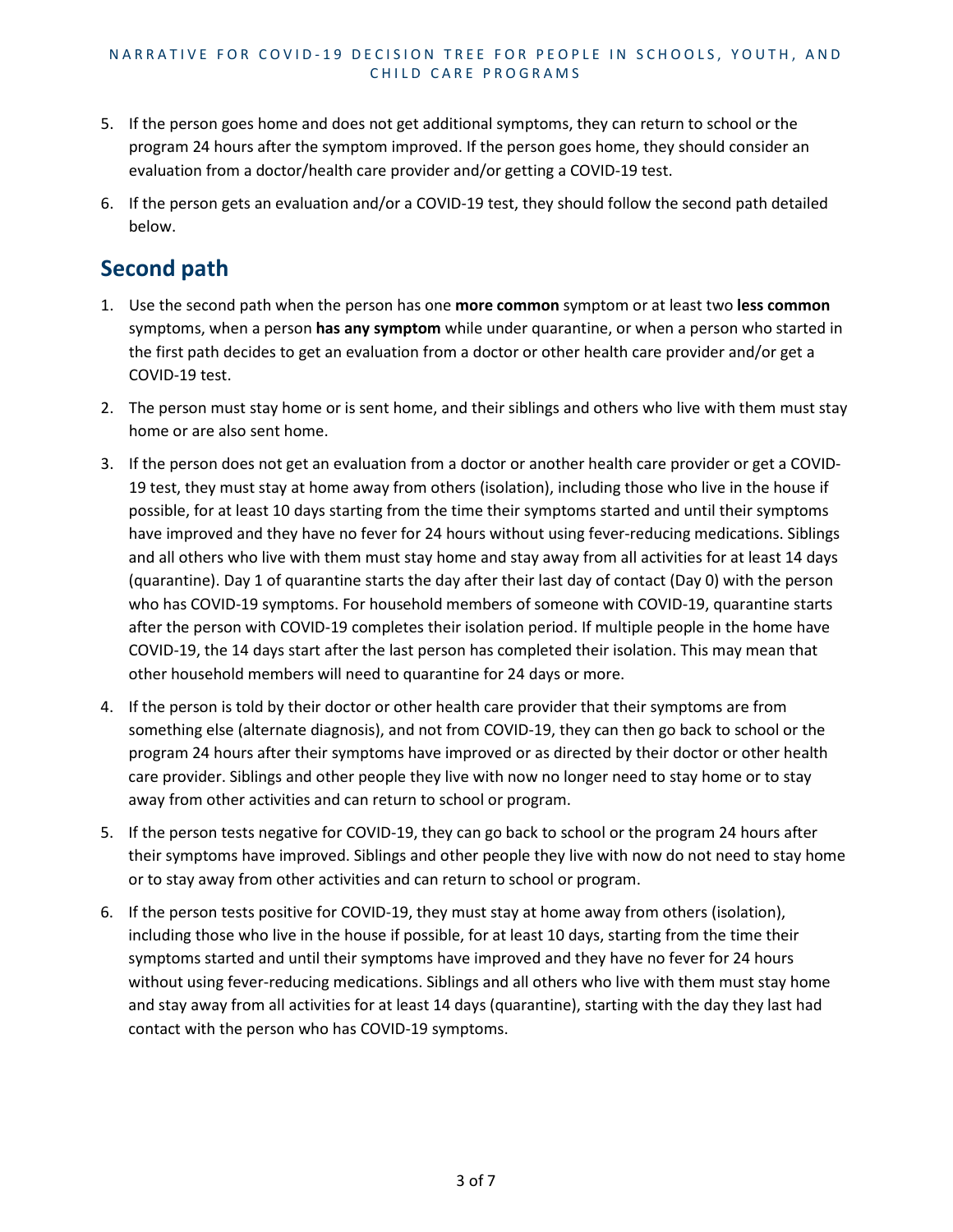#### NARRATIVE FOR COVID - 19 DECISION TREE FOR PEOPLE IN SCHOOLS, YOUTH, AND CHILD CARE PROGRAMS

## **Close contact path**

- 1. People who have close contact with someone who tests positive for COVID-19 must follow THIS path. A close contact is ANY person who lives in the same household as a person who tested positive for COVID-19 OR someone who has been within about 6 feet of a person who has COVID-19 for a total of 15 minutes or more throughout the course of a day (24 hours).
- 2. If a person is a close contact, the person must stay home from ALL ACTIVITIES for up to 14 days (quarantine). Day 1 of quarantine starts the day after their last day of contact (Day 0) with the person who has tested positive for COVID-19. For household members of someone with COVID-19, quarantine starts after the person with COVID-19 completes their isolation period. If multiple people in the home have COVID-19, the 14 days start after the last person has completed their isolation. This may mean that other household members will need to quarantine for 24 days or more.
- 3. A 14-day quarantine is recommended for people who have been exposed to COVID-19. In some circumstances, a shortened quarantine period may be possible. Schools, Youth Programs, and Child Care will determine when it is appropriate to use a shortened quarantine period and must follow the guidance in these documents.
	- [Close Contacts and Tracing: COVID-19 \(www.health.state.mn.us/diseases/coronavirus/close.html\)](https://www.health.state.mn.us/diseases/coronavirus/close.html)
	- **Quarantine Guidance for COVID-19** [\(www.health.state.mn.us/diseases/coronavirus/quarguide.pdf\)](https://www.health.state.mn.us/diseases/coronavirus/quarguide.pdf)
	- **EXECT** Siblings and all others who live with the person who is the close contact do not need to stay home or stay away from activities.
- 4. If a person who is a close contact develops symptoms or tests positive for COVID-19, this person must NOW stay home for at least 10 days (isolation), starting from the day they were tested (if no symptoms) or starting from the time their symptoms started and until their symptoms get better and they have no fever for 24 hours without using fever-reducing medications.

Siblings and all others who live with the person who was the close contact NOW must stay home and stay away from all activities for at least 14 days (quarantine). The 14-day period starts from their last contact with the person who was a close contact and now has symptoms or has tested positive for COVID-19.

## **Additional details about the decision tree**

This decision tree supports these guidance documents:

- **2020-2021 Planning Guide for Schools** [\(www.health.state.mn.us/diseases/coronavirus/schools/k12planguide.pdf\).](https://www.health.state.mn.us/diseases/coronavirus/schools/k12planguide.pdf)
- [COVID-19 Prevention Guidance for Youth and Student Programs](https://www.health.state.mn.us/diseases/coronavirus/schools/socialdistance.pdf)  [\(www.health.state.mn.us/diseases/coronavirus/schools/socialdistance.pdf\).](https://www.health.state.mn.us/diseases/coronavirus/schools/socialdistance.pdf)
- [COVID-19 Prevention Guidance for Overnight Camps](https://www.health.state.mn.us/diseases/coronavirus/schools/overnightcamp.pdf)  [\(www.health.state.mn.us/diseases/coronavirus/schools/overnightcamp.pdf\).](https://www.health.state.mn.us/diseases/coronavirus/schools/overnightcamp.pdf)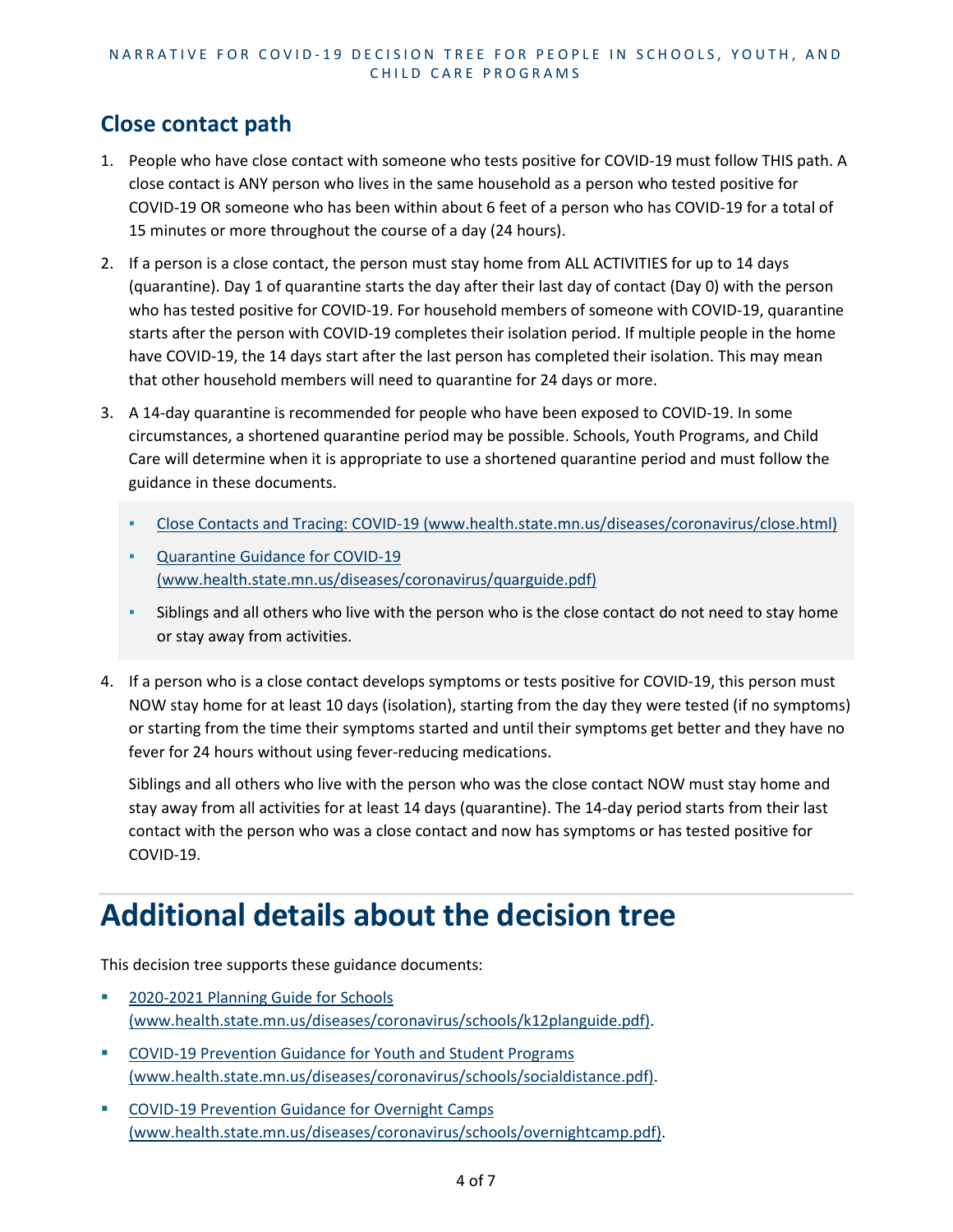#### NARRATIVE FOR COVID - 19 DECISION TREE FOR PEOPLE IN SCHOOLS, YOUTH, AND CHILD CARE PROGRAMS

## **Symptoms**

- The symptoms listed are those most often identified among people who test positive for COVID-19.
	- **More common** symptoms are seen more often among people who are confirmed to have COVID-19. They may be the only symptoms a person gets.
	- **Less common** symptoms are identified and associated with people who are confirmed to have COVID-19, but are less specific to COVID-19. Less common symptoms may appear alone or with other less common symptoms.
- A fever of 100.4 degrees Fahrenheit or higher marks the point at which a person must stay home or be sent home for COVID-19. A fever lower than 100.4 degrees Fahrenheit, or a low-grade fever, may still require the child, student, or staff member to stay home or be sent home. Programs may follow pre-COVID-19 protocols for return for low-grade fevers. Schools and child care programs should follow their established policy or procedure, or reference the [Infectious Diseases in Childcare Settings and Schools](https://www.hennepin.us/daycaremanual)  [Manual \(www.hennepin.us/daycaremanual\).](https://www.hennepin.us/daycaremanual) The measure of 100.4 degrees Fahrenheit is based on a temperature taken by mouth.
- A "new" symptom is a symptom that is not something the person has on a regular basis or that is associated with a pre-existing condition. Pre-existing conditions are a sickness or physical disorder for which someone was treated, received medical advice, or took medication within 12 months before the start of illness.
- Use the decision tree to evaluate symptoms (for each episode) for all children, including those known to have a chronic condition. Depending upon the specific symptom or symptoms, the school nurse or child care provider, along with input from the parent or guardian, should determine if a condition is new or worsening and consider a medical evaluation.
- Because COVID-19 symptoms and symptoms of many chronic conditions can overlap, people involved with the care of children should consider the possibility that symptoms could be COVID-19 infection rather than assuming it is the just the chronic condition. Give consideration to the level of virus transmission in the community, with a low threshold for recommending testing if the community levels are rising or high. This will require review and decisions on a case-by-case, episode-by-episode basis.
- In general, "improved symptoms" means that a person no longer feels ill, they are able to keep up and do their daily routine just as they did before they were ill, and any remaining symptoms, such as a cough or runny nose, are very mild, intermittent, or infrequent and do not interfere with daily living.
- MDH will continue to evaluate data related to COVID-19 symptoms and will update this document as needed.

## **Evaluation by a health care provider**

 Evaluation by a health care provider is a recommendation, not a requirement. Medical evaluation and/or testing for COVID-19 may be considered for ANY of the symptoms listed, depending on suspicion of illness from a health care provider and availability of testing. When there are high levels of community transmission or multiple unlinked cases in the school or child care center, testing is strongly encouraged. Evaluation may include in-person, phone triage or telehealth, emergency department,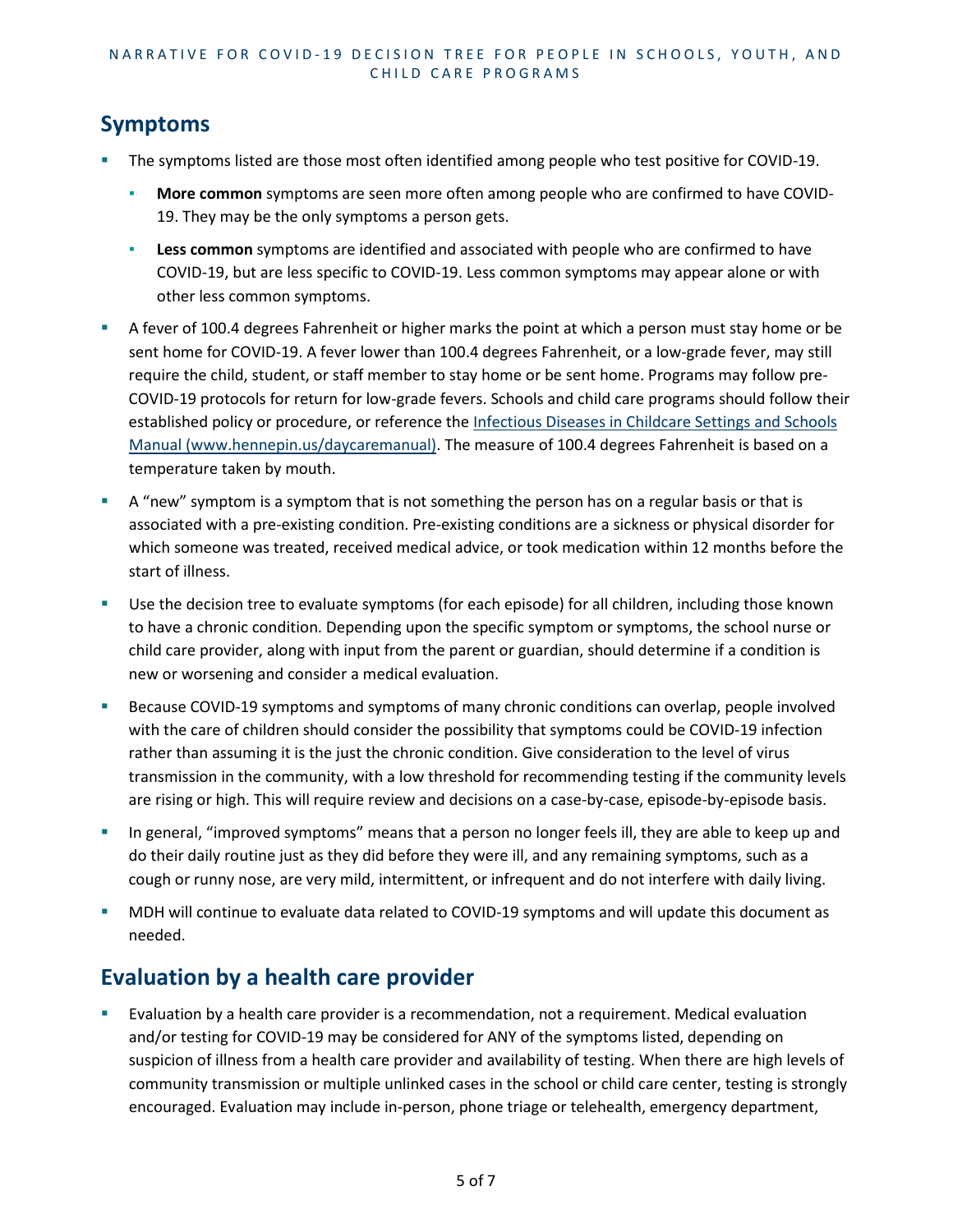clinic, and/or urgent care. An evaluation can help to identify the need for COVID-19 testing or if there is another reason/diagnosis to explain new symptoms.

- **For schools only:** When there are high levels of community transmission or multiple unlinked cases in the school, exclusion with evaluation and testing is strongly encouraged even if a person is experiencing only one less common symptom. For these purposes, high levels of community transmission may be defined as greater than 10 cases per 10,000. Schools can use the [Data for K-12 Schools: 14-day COVID-](https://www.health.state.mn.us/diseases/coronavirus/stats/wschool.pdf)[19 Case Rate by County \(www.health.state.mn.us/diseases/coronavirus/stats/wschool.pdf\)](https://www.health.state.mn.us/diseases/coronavirus/stats/wschool.pdf) and can consult with their Regional Team or local public health office to help guide this recommendation.
- When a health care provider finds that symptoms are from something other than COVID-19 (alternative diagnosis), it means an established medical diagnosis was obtained through evaluation by a health care provider and/or diagnostic test (e.g., strep, influenza, respiratory syncytial virus **(**RSV)). School districts, schools, child care programs, youth programs, etc., may require written documentation (e.g., after-visit summary, note) for a child, student, or staff member to return to a school or a program.

### **Close contacts**

 A close contact is ANY person who lives in the same household as a person who tested positive for COVID-19 OR someone who has been within about 6 feet of a person who has COVID-19 for a total of 15 minutes or more throughout the course of a day (24 hours). However, even shorter periods of time or longer distances can result in spread of the virus.

### **COVID-19 testing**

If someone is **asymptomatic (does not have symptoms of COVID-19)** and is being tested for COVID-19, any children or staff members who live with them and who are not also being tested do not need to stay home or be excluded from school or child care. If someone is **symptomatic (has symptoms of COVID-19)** and is being tested, all children or staff members who live with them must stay home (do not attend school, child care, or youth program) until test results are known.

- **If the person who has symptoms receives a negative test result, they can return 24 hours after their** symptom/s have improved. All children or staff members who live with them can return to school or child care when the negative test is known.
- If the person who has symptoms receives a positive test result, they must stay at home and away from others (isolation) as much as possible until all three of these things are true:
	- **•** They feel better (symptoms have improved), and;
	- It has been 10 days since they first felt sick (or since they were tested if no symptoms), and;
	- **They have had no fever for at least 24 hours, without using medicine that lowers fevers.**
- Everyone who lives with the person who has tested positive for COVID-19 must stay home for 14 days (quarantine), starting on the last day they were in close contact with the person who has COVID-19. If the other people in the house cannot be separated from the person with COVID-19, their 14 days at home starts the day after the person with COVID-19 is well and can leave the house. This means the other people in the house may must stay home for at up to 24 days.